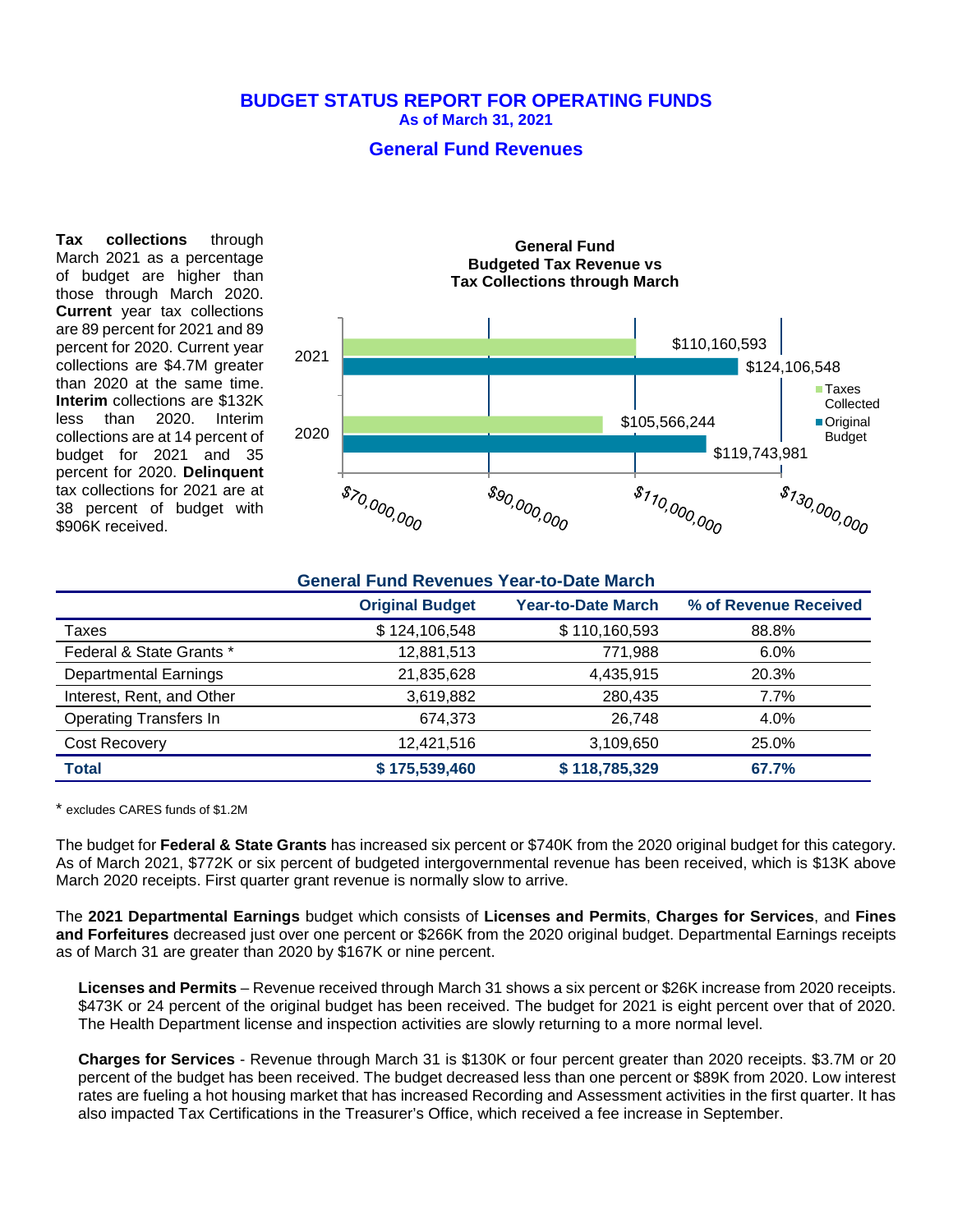**Fines and Forfeitures** – Actual receipts through March are \$10K or three percent greater than 2020 receipts. The budget for this category increased less than one percent or \$6K over 2020. \$295K or 16 percent of the budget has been received.

**Miscellaneous Revenues** - Actuals are \$114K or 29 percent less than 2020 receipts. The budget for this category decreased 21 percent or \$937K over 2020. \$250K or eight percent of the budget has been received.

# General Fund Expenditures



#### **General Fund Expenditures Year-to-Date March**

|                                    | <b>Original Budget</b> | Year-to-Date March | % Expended |
|------------------------------------|------------------------|--------------------|------------|
| Personnel *                        | 113,810,059<br>\$      | \$21,880,595       | 19.2%      |
| Materials and Services *           | 38,696,214             | 7,377,820          | 19.1%      |
| Contributions, Grants, Subsidies * | 4,766,771              | 1,887,619          | 39.6%      |
| Fleet / Capital Leases             | 2,883,189              | 1,441,231          | 50.0%      |
| <b>Operating Transfers Out</b>     | 19,234,419             | 4,791,556          | 24.9%      |
| <b>Allocated Costs</b>             | 1,703,617              | 425,904            | 25.0%      |
| Total*                             | 181,094,269            | \$37,804,725       | 20.9%      |

\*excludes unappropriated and CARES expenditures of \$1.2M

The **Materials and Services** budget decreased seven percent or \$2.8M from 2020. The Materials and Services expenditures through March 2021 are \$445K or 6 percent greater than 2020, net of CARES expenditures.

The overall **Personnel Services** budget for 2021 increased two percent or \$2.5M from the 2020 original budget. The Salaries budget increased one percent. The budget for Retirement decreased as a result of a rate decrease. The budget for Standard Fringe Benefits increased as a result of a rate increase.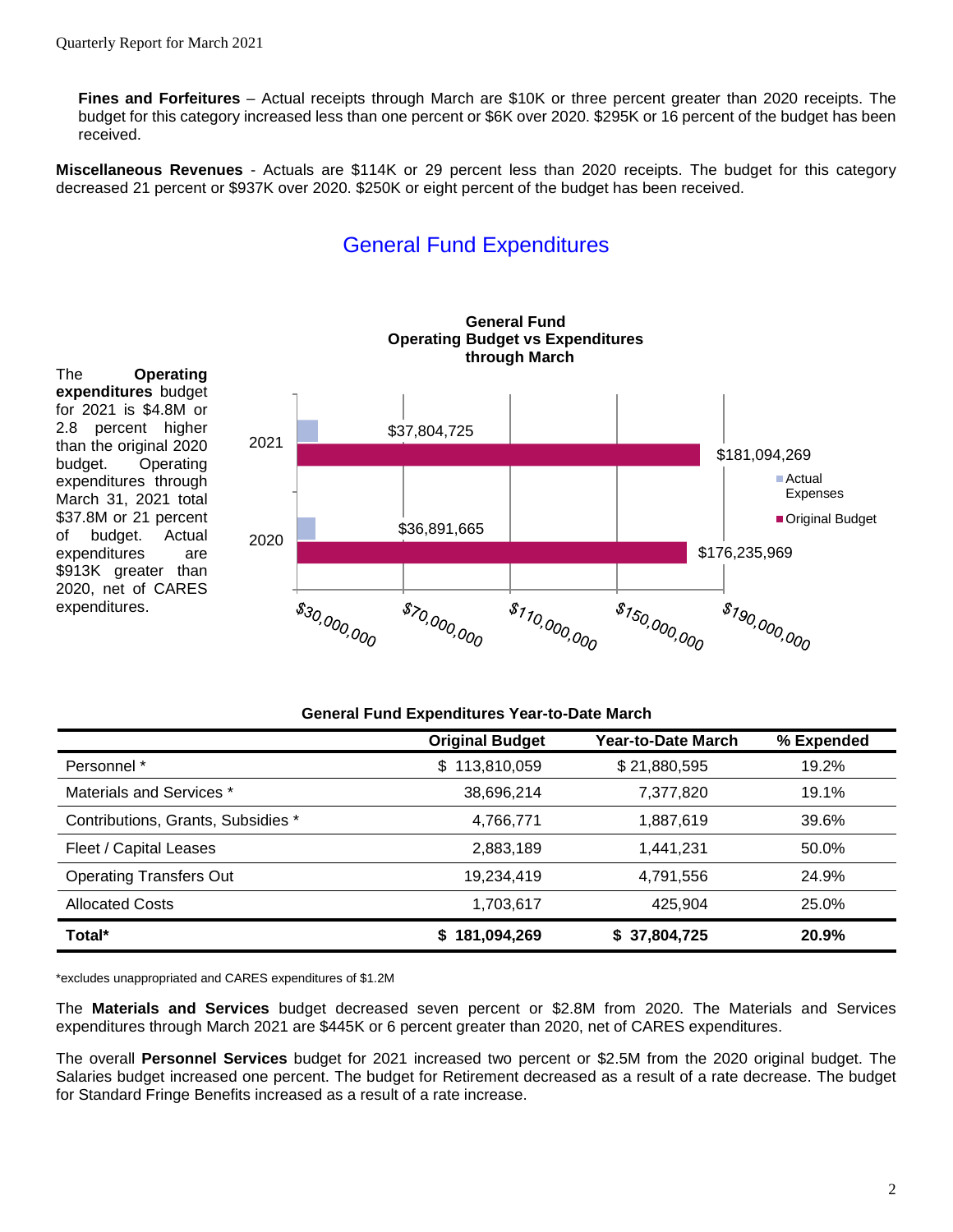|                              | 2021 Original<br><b>Budget</b> | <b>2021 Year-to-</b><br><b>Date March</b> | % Spent<br>2021 | 2020 Original<br><b>Budget</b> | <b>2020 Year-to-</b><br><b>Date March</b> | % Spent<br>2020 |
|------------------------------|--------------------------------|-------------------------------------------|-----------------|--------------------------------|-------------------------------------------|-----------------|
| Salaries *                   | 78,093,724<br>\$               | 14,181,511<br>\$                          | 18.2%           | 77,046,213<br>\$.              | \$15,221,870                              | 19.8%           |
| Wages *                      | 3,253,981                      | 428,073                                   | 13.2%           | 3,178,172                      | 471,429                                   | 14.8%           |
| Overtime *                   | 2,082,285                      | 783,569                                   | 37.6%           | 2,332,956                      | 368,636                                   | 15.8%           |
| Standard Fringe Benefits *   | 16,403,703                     | 3,494,905                                 | 21,3%           | 13,756,784                     | 2,993,535                                 | 21.8%           |
| FICA *                       | 6,378,151                      | 1,332,414                                 | 20.9%           | 6,299,399                      | 1,337,153                                 | 21.2%           |
| Retirement *                 | 7,280,617                      | 1,580,514                                 | 21.7%           | 8,374,857                      | 1,846,048                                 | 22.0%           |
| <b>Workers' Compensation</b> | 317,598                        | 79,609                                    | 25.1%           | 317,252                        | 79,102                                    | 24.9%           |
| <b>Total</b>                 | 113,810,059                    | \$21,880,595                              | 19.2%           | \$111,305,633                  | \$22,317,773                              | 20.1%           |

### **Personnel Services Comparison**

\* excludes CARES expenditures of \$557K

The percent of budget spent in 2021 is slightly less than 2020. All categories except overtime are on target for the percent of budget spent through March 31. Overtime at the Prison is \$302K greater than 2020 due to the high number of vacancies, which is double that of the first quarter 2020. However, vacancies also contribute to a \$425K decrease in salaries at the Prison in comparison with 2020.

| <b>Analysis of Major Personnel Services Categories</b><br>March 2020 & 2021 |               |               |                   |             |  |
|-----------------------------------------------------------------------------|---------------|---------------|-------------------|-------------|--|
| Category                                                                    | 2021 Expenses | 2020 Expenses | <b>Difference</b> | % Inc / Dec |  |
| <b>Salaries</b>                                                             | \$14,181,511  | \$15,221,870  | (1,040,359)<br>S  | $-6.8%$     |  |
| <b>Fringe Benefits</b>                                                      | 3,494,905     | 2,993,535     | 501,370           | 16.7%       |  |
| Wages                                                                       | 428,073       | 471,429       | (43, 356)         | $-9.2%$     |  |
| Overtime/On-call                                                            | 783,569       | 368,636       | 414,933           | 112.6%      |  |
| Retirement                                                                  | 1,580,514     | 1,846,048     | (265, 534)        | $-14.4%$    |  |

### **General Fund Approved Full-time Positions and Vacancies**

| <b>Date</b> | <b>Approved</b><br><b>Positions</b> | <b>Vacancies</b> | % of Vacancies |
|-------------|-------------------------------------|------------------|----------------|
| March 2021  | 1.441.1                             | 126.7            | 8.8%           |
| March 2020  | 1.428.1                             | 110.4            | $7.0\%$        |

As the chart to the left indicates, the vacancy rate in March 2021 is 8.8 percent versus 7.0 percent in March 2020. Of the 126.7 current vacant positions, the Prison has 43 vacancies, the Health Department has 15 vacancies, District Justices have 12 vacancies, and

the Sheriff has 10 vacancies. Court Administration and Juvenile Probation both have six vacancies each. DCIS has five vacancies, Facilities has four vacancies, and Emergency Services has 3.7 vacancies. There are three departments that each have three vacancies, three departments that have two vacancies each, and seven departments that have one vacancy each.